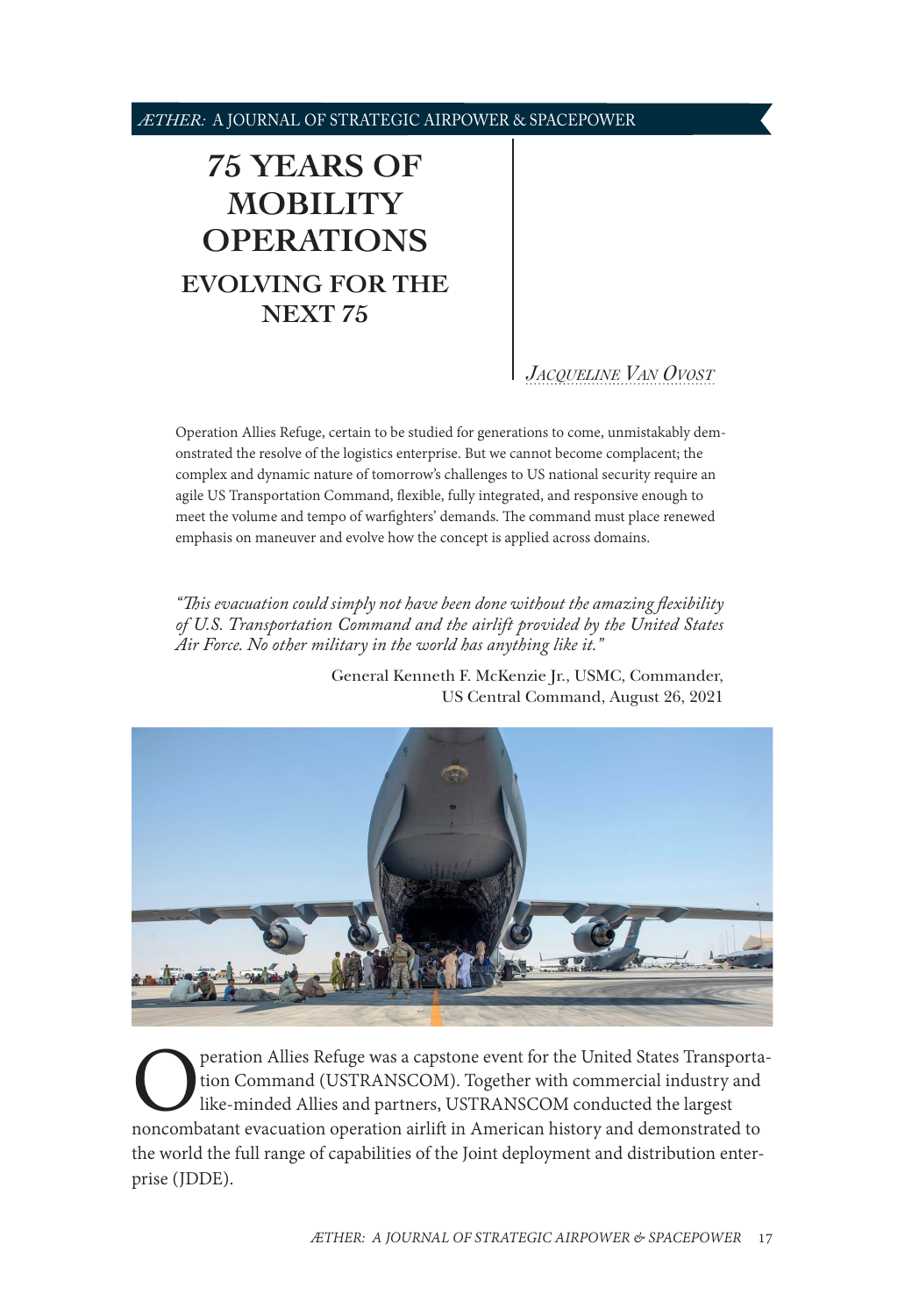#### *75 Years of Mobility Operations*

United States Transportation Command's entire warfighting framework was put to the test, from global posture and mobility capacity to global command and control. This effort demanded the worldwide integration of four department-level agencies (Defense, State, Homeland Security, and Health and Human Services) and four US combatant commands (USTRANSCOM, US Central Command, US European Command, and US Northern Command).

This team employed an extensive global mobility posture encompassing a vast constellation of Allies and partners. Further increasing global capacity, USTRANSCOM utilized commercial industry partners, many of whom volunteered at the first opportunity, and the so-called Total Force (active, guard, and reserve). Underpinning these efforts, a robust command and control network that operated 24/7 provided the decision space for leaders to maneuver force elements in support of the evacuation of over 124,000 personnel to safety.

This monumental effort clearly demonstrated the resolve of the logistics enterprise, and many will study this operation for generations. But while all should celebrate the successes of Operation Allies Refuge, we cannot become complacent, as tomorrow's challenges will present new, complex, and dynamic problems for America's national defense.

In December, our nation commemorated the eightieth anniversary of the attack on Pearl Harbor, which led to the United States entering World War II. Coincidently, the end of the war just a few years later marked the last time the JDDE faced a traditional contested environment. Since then, US logistics forces have operated largely uncontested, free to maneuver to any point on the globe at a time of our choosing.

Despite the technological advances since World War II, maneuver in a future conflict will likely look more like what bomber crews faced while flying missions over Germany in 1944 than what we have experienced over the last 75 years. Unlike in Operation Allies Refuge, it was not uncommon for aircraft and crews flying missions during World War II to regularly experience threats of direct enemy fire. The operational environment they faced over enemy territory was laden with air defense systems, what we presently call anti-access/area-denial systems.

The Axis powers targeted communications and navigational systems in every theater to deny Allied command and control. The speed at which the enemy advanced, particularly during the first few months in the Pacific Theater, drastically limited access, basing, and overflight. Now with the reemergence of strategic competition, our adversaries will not simply grant advantages we have enjoyed since the end of that war.

In 1947, *Air University Quarterly Review*'s first year of publication, Colonel Clifford J. Helfin wrote, "this country should plan and build its Air Force with full knowledge that the methods of waging war are changing at a rate never equaled in history."<sup>1</sup> Today, 75 years later, Helfin's words eloquently define the current strategic climate. At USTRANSCOM, we believe the complexity of future logistic operations will be immense,

<sup>1.</sup> Clifford J. Helfin, "Mobility in the Next War," *Air University Quarterly Review* 1, no. 2 (Fall 1947): 76, [https://www.airuniversity.af.edu/.](https://www.airuniversity.af.edu/Portals/10/ASPJ/journals/1947_Vol01_No1-4/1947_Vol1_No2.pdf)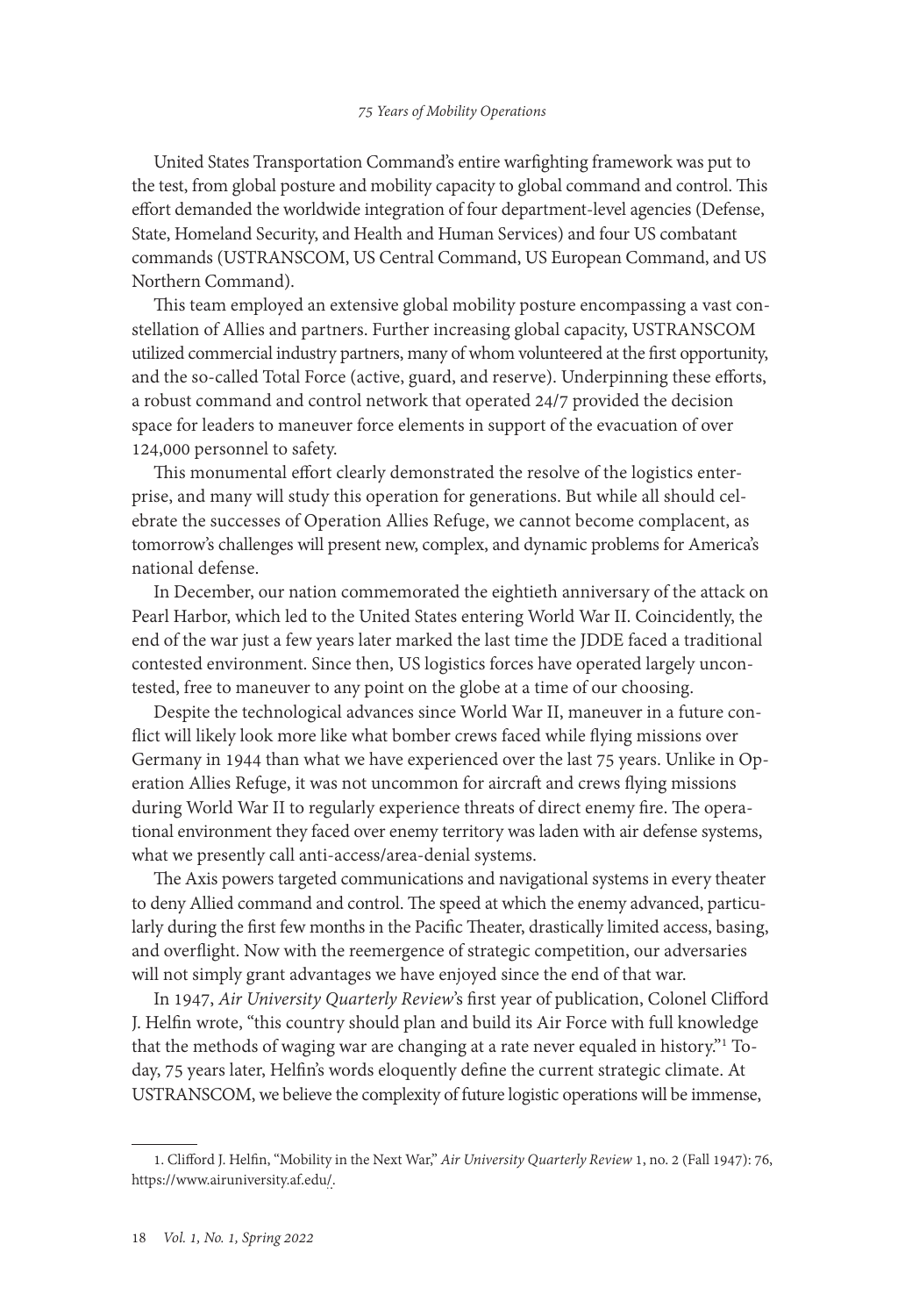#### *Van Ovost*

and the demands will be exponential. Logistics in a contested environment necessitates we return to a doctrinal, World War II-type approach to maneuver.

Furthermore, our success in a contested environment hinges on an agile, adaptable, and resilient workforce, capable of addressing complex challenges. Leaders must create and foster a culture in which the force understands the need to evolve both the concepts and the mindset required to compete, deter, and win.

# USTRANSCOM Today

Since its establishment in 1987, USTRANSCOM has existed to project and sustain military power at a time and place of our nation's choosing. USTRANSCOM possesses the unique capability to deploy, sustain, and redeploy forces and equipment to anywhere on the globe by air, land, or sea. Powered by a dedicated, diverse workforce, the logistics enterprise underwrites the global lethality of the Joint Force, advances American interests around the world, and provides our nation's leaders with strategic flexibility, all while creating multiple cognitive dilemmas for our adversaries.

By maintaining favorable global posture, sufficient transportation capacity, and the ability to command and control global mobility operations, USTRANSCOM secures the Joint Force's ability to project an immediate and credible force required to meet US strategic objectives. America now, however, faces direct challenges across all domains. Our adversaries clearly recognize the United States' ability to rapidly scale and deliver the Joint Force globally as a strategic comparative advantage, and they are actively attempting to degrade or deny our ability to project power. If we are to maintain this advantage for our nation, we simply must evolve for tomorrow.

## USTRANSCOM Tomorrow

America's challengers are competing through all instruments of national power and posturing to gain a positional advantage across all domains. They are using economic, diplomatic, and technological power to coerce other nations, challenge the stable and open international system, and attack democratic principles. Even more concerning, America's homeland is now no longer a sanctuary; force elements may have to "fight to get to the fight." To maintain our strategic advantages, the JDDE must overcome this complexity.

Evolving for the future starts with understanding the fundamental difference between logistics and maneuver. Webster's dictionary defines logistics as "the aspect of military science dealing with the procurement, maintenance, and transportation of military materiel, facilities, and personnel."2 Contrast this definition of logistics with the Joint Staff definition of maneuver: "the employment of forces in the operational area through movement in combination with fires and information to gain a positional advantage in respect to the enemy."3

<sup>2.</sup> *Merriam Webster Collegiate Dictionary*, 10th ed. (1998), s.v. "logistics."

<sup>3.</sup> Chairman of the Joint Chiefs of Staff (CJCS), *Joint Operations*, Joint Publication 3-0 (Washington, DC: CJCS, October 22, 2018), III-38.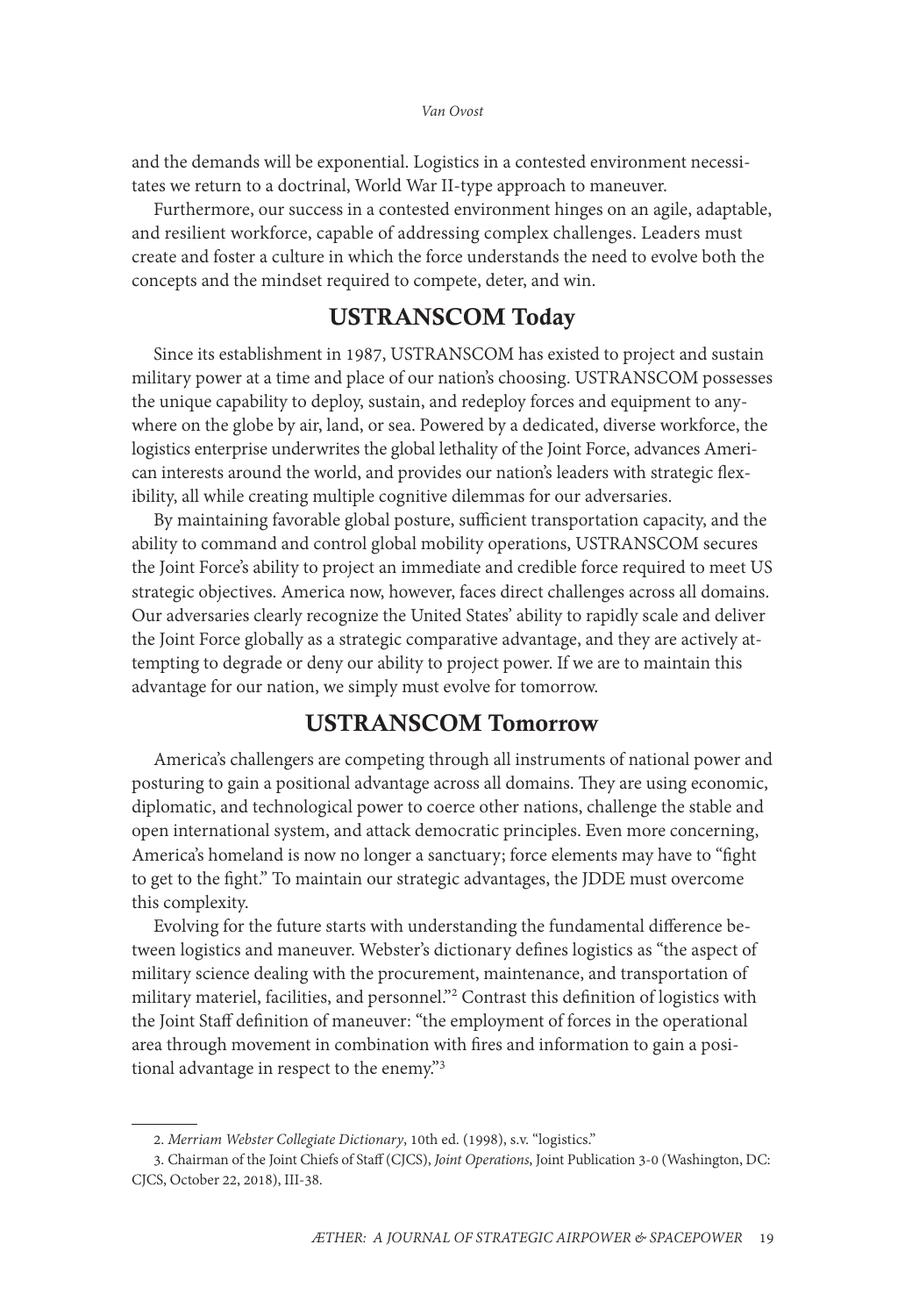Arguably since World War II, mobility operations have been largely focused on efficient logistics. As an example, compare Operation Allies Refuge operations to the Battle of the Atlantic during the war. Although still very difficult, Operation Allies Refuge was a logistics problem, an uncontested movement of personnel, albeit with some key constraints. In contrast, the Battle of the Atlantic was textbook maneuver.

By fully integrating armed escorts (fires) and utilizing broken secret German communications (information) to avoid enemy forces, the Allies were able to maneuver forces and supplies from North America to Europe and ultimately deny German U-Boats from accomplishing their mission. Just as this integration of maneuver with fires and information turned the tide in Western Europe, a renewed focus on maneuver will also ensure the JDDE provides the strategic advantage required for future contested logistics environments.

With the reemergence of strategic competition, we must also further evolve our thinking of maneuver concepts to include elements and domains not previously considered, such as space, cyber, and the electromagnetic spectrum. Maneuver in competition below the threshold of war is redefining traditional battlefield boundaries.

USTRANSCOM's ability to command and control mobility forces is contingent on secure networks and continuous IT and platform modernization efforts to retain the advantages needed in the cyber and space domains. America's competitors recognize this fact and are actively maneuvering in these nontraditional spaces, to deny, disrupt, and degrade our mobilization and force projection capabilities. As a warfighting combatant command, USTRANSCOM must remain agile enough to shift modes, nodes, and routes and be resilient enough to meet the volume and tempo of warfighters' demands. Further, resilient, agile, and integrated command and control allows us to overcome mission disruption and maintain decision advantage, which are essential to enabling Joint Force operations at the speed of need.

As a critical part of the maneuver force, USTRANSCOM must face these realities. The mobility enterprise must evolve to be fully integrated with all war-fighting functions. The defense industrial base, commercial industries, and the United States military need to be unified in effort and purpose. Even more so, true global integration is critical and requires the deliberate integration of all 11 combatant commands with every government branch. This must be a united, concentrated effort as we operate hand-in-hand with our Allies and partners. From initial planning to end-state achievement, we must collaborate throughout all phases. This integration is underpinned by shared, trusted data and a suite of analytic capabilities to enhance agile and effective decision making at echelon.

Equally important to evolving concepts is the evolution of our mindset. The success of USTRANSCOM's warfighting framework and the JDDE's ability to project combat power are underpinned by our collective ability to innovate and overcome formidable problems. Maintaining deterrence requires the Joint Force be biased to action, setting conditions for a forward-looking and forward-leaning posture. To do so, it is imperative that we develop a competitive mindset—hungry, determined, and focused.